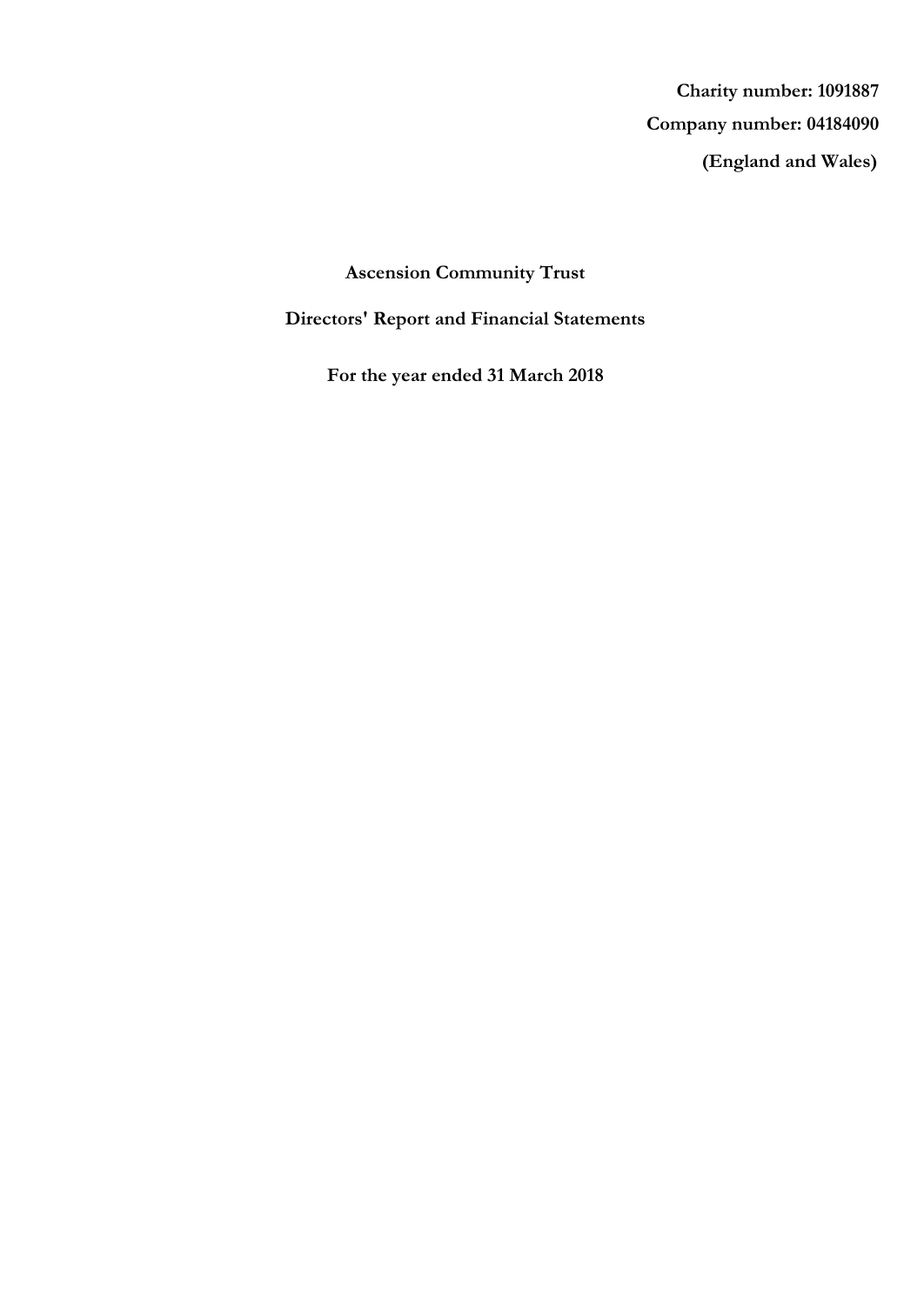## **For the year ended 31 March 2018 Ascension Community Trust Contents Page**

| Report of the Trustees                        | $1 \text{ to } 8$ |
|-----------------------------------------------|-------------------|
| Independent Examiner's Report to the Trustees | 9                 |
| <b>Statement of Financial Activities</b>      | 10                |
| Statement of Financial Position               | 11                |
| Notes to the Financial Statements             | 12 to 17          |
| Detailed Statement of Financial Activities    | 18                |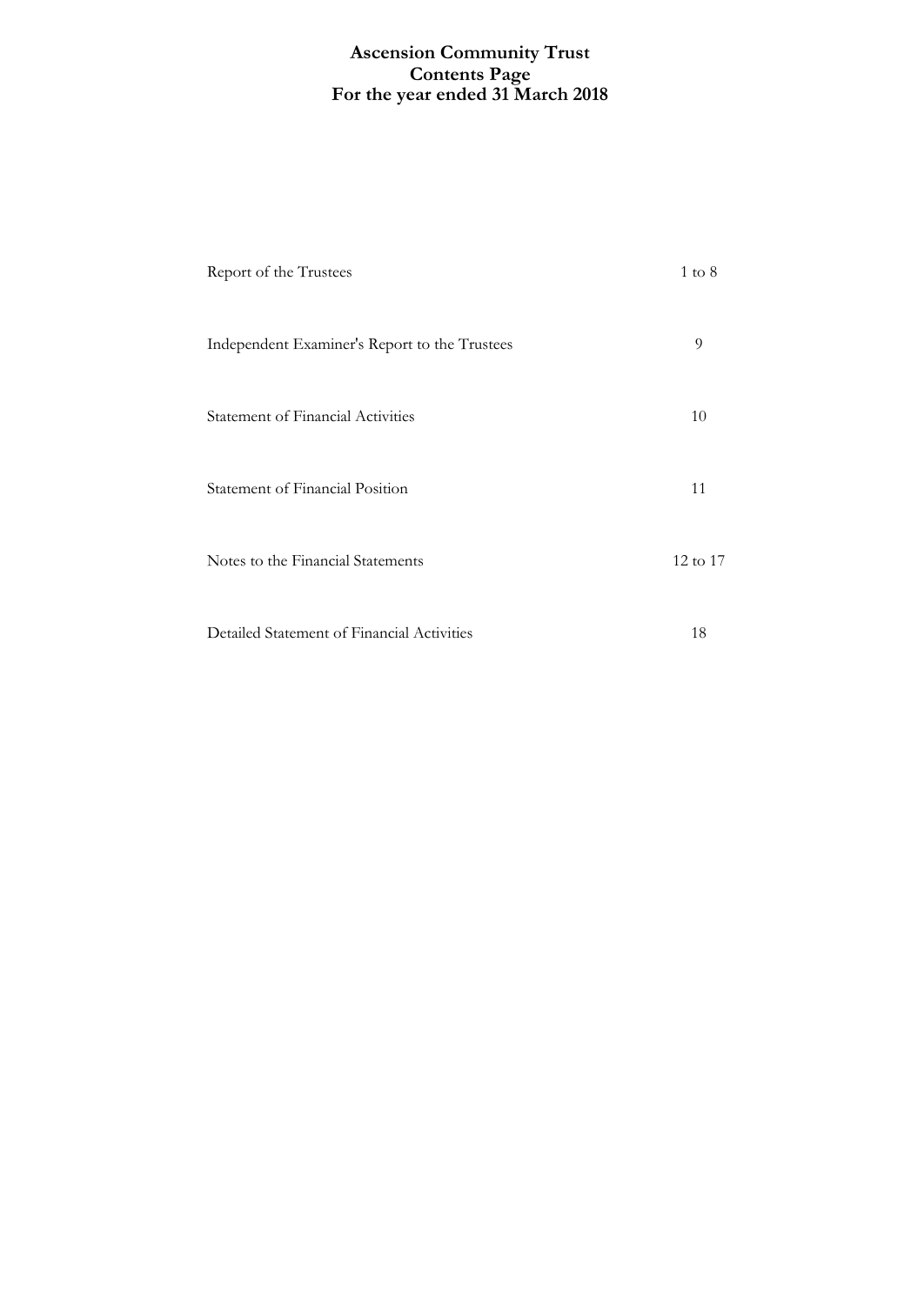The Trustees, who are also directors for the purposes of company law, have pleasure in presenting their report and the financial statements for the charitable company for the year ended 31 March 2018. The Trustees have adopted the provisions of Accounting and Reporting by Charities: Statement of Recommended Practice applicable to charities preparing their accounts in accordance with the Financial Reporting Standard applicable in the UK and the Republic of Ireland (FRS 102) (effective 1 January 2015).

### **OBJECTIVES AND ACTIVITIES**

#### **Objectives and aims**

The trustees have considered the Charity Commision's guidance on public benefit, including the guidance 'public benefit: running a charity (PB2)'.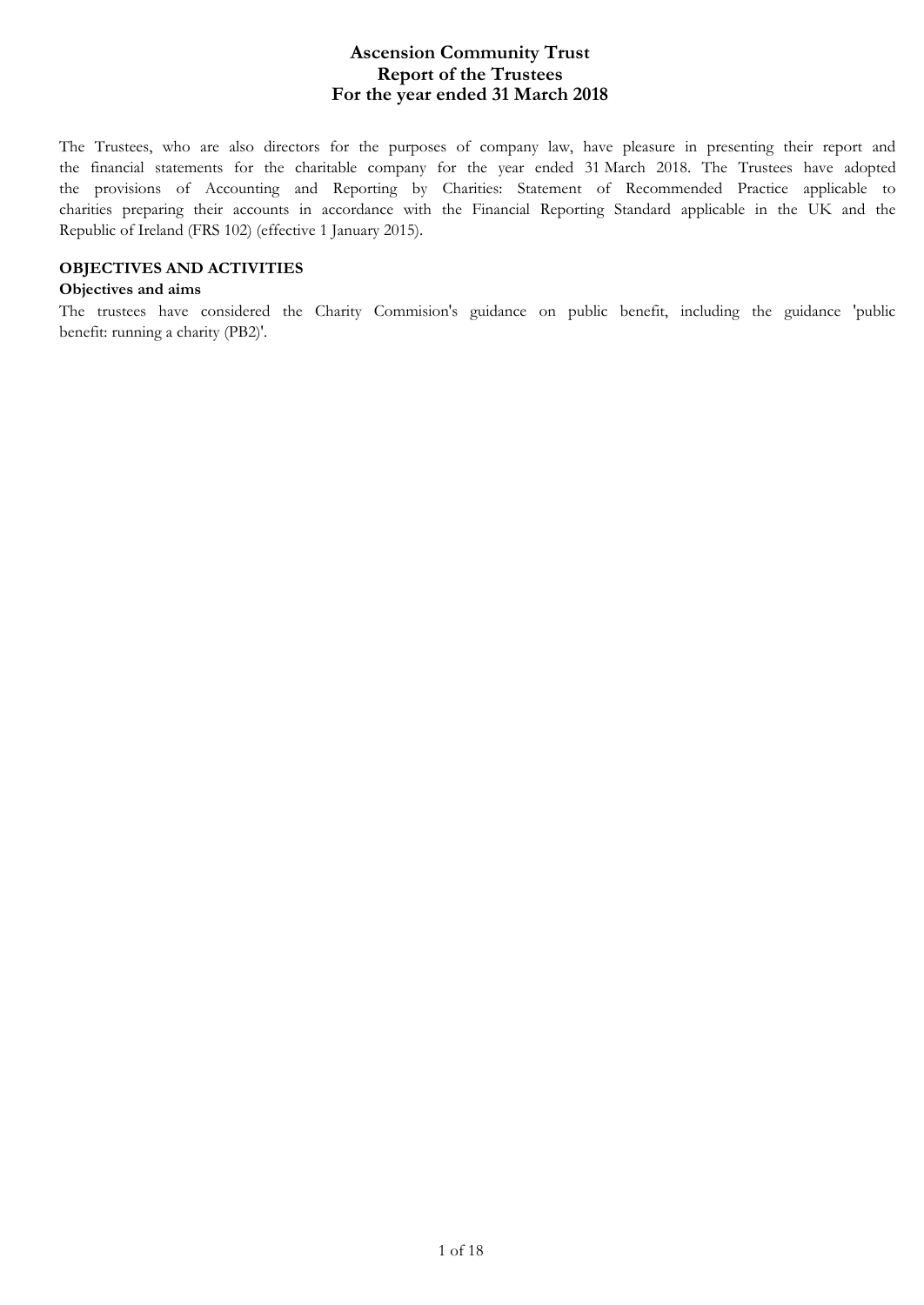### **ACHIEVEMENTS AND PERFORMANCE**

#### **Significant activities**

Achievements and Performance

#### Significant Activities

This past year has been one of change within the charity, some sad goodbyes and some positive new starts and ideas for the future. Our dear Beryl, who has been involved in the work of Ascension Community Trust since it began, passed away in January. She left a legacy of commitment, love and relentless hard work for the Elders of our community and indeed for the community as a whole. We carry on the vital work she was running to ensure our elders continue to have a home at Ascension.

In November 2017 we received funding to employ a new Chief Executive Officer. Hannah Binley was appointed to this role, bringing management expertise, a commitment to the charity and vision for its future expansion. This crucial role will enable the charity to move towards self-sustainability whilst still meeting the needs of the community.

On the 11th January 2018 five trustees and five staff members met to discuss the current activities of the trust, the reasoning behind the projects we run and to look ahead and decide what the future focus of the trust should be. The outcome of this was the establishment of a new mission statement and six key objectives as a focus for the next 5 years.

The new mission statement is "Enabling the whole community to make the community whole".

Ascension Community Trust (ACT) has successfully acquired funding to continue its work in our two main hubs: The Garden Community Café and Ascension Church Centre. The Elders project and CEO post is funded well into the next financial year and we are showing a healthy net income in  $2017/2018$  of  $f<sub>1</sub>16,442$ .

#### Project Updates

In this year we have been identifying how we can shift our financial focus and become more self-sustainable. There is little sign of increased government funding to the third sector and therefore charities need to find alternative ways to continue their valuable work. The appointment of a CEO has given us the opportunity to start sustainability planning and we hope this will enhance and expand our income streams going forward.

ACT has always focussed on working with individuals on the margins of society, particularly the very vulnerable. We continue to support these individuals in all of our projects and are very grateful for our staff and volunteers whose tireless efforts make ACT's work possible.

#### Elders

Following the loss of our dear Beryl we were fortunate to have volunteers who stepped in and continued the vital work for our elders during this difficult time. At the beginning of April, we appointed a new staff member to the role of Elders Co-ordinator. This person has been involved in volunteering at the elder's project for a number of years, but also worked in our community café for the past 17 years. Over this time, she has gained a wealth of experience in supporting a wide range of people, including the elderly and those with mental health issues. Over the past year we have engaged with over 100 different people from the local community through this project. Our regular numbers have increased, and we have seen real improvements in both mobility and mood of the attendees.

#### Garden Café and children's projects

The café has continued to provide a safe space for young people and adults with learning difficulties or those facing mental health issues. There have been clear improvements in the skills and wellbeing of many of the individuals met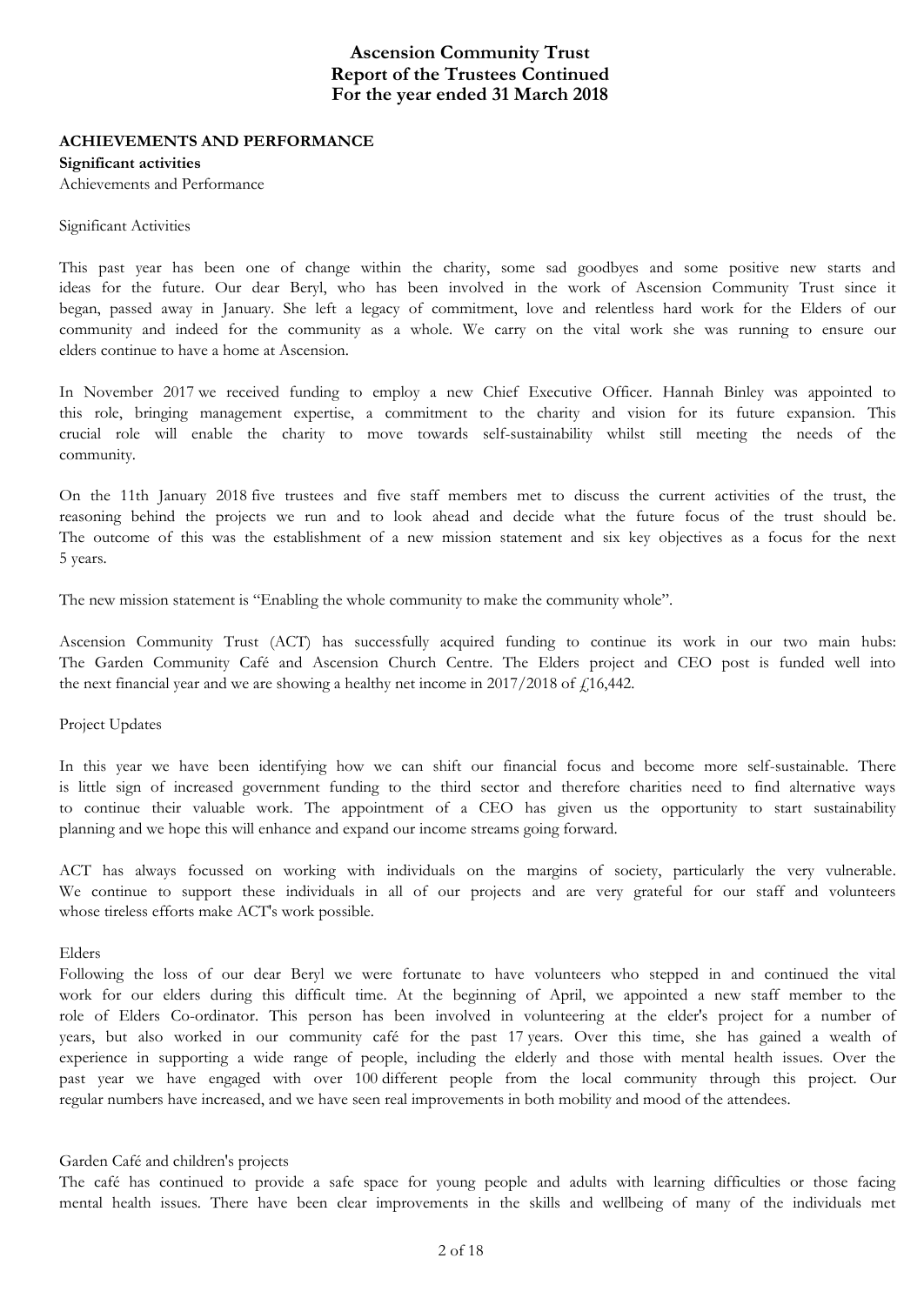in the cafe, including literacy and numeracy. We held another successful holiday scheme for children in 2017. Over the two weeks 35 children attended from a diverse range of backgrounds, ethnicities and cultures. Over 50% of the children were from BME families, reflecting the demographic makeup of the area and the scheme helped improve their educational and social development.

#### AFA

The Football Academy continued Saturday sessions with the support of four committed coaches. It is a great testament to the impact of our Academy on young people's live, that three of our coaches were themselves part of our programme. When they achieved a certain age, they were given the opportunity and funding to qualify as coaches themselves. We also ran two of our highest attended "Soccer Schools" in October 2017 and April 2018. These two weeks provided quality coaching and taught life lessons in respect, team work, positivity and care for each other.

### Challenges and Future Plans

After a successful community audit in August 2017, a number of other research methods and a "Vision Day" with stakeholders of the organisation we wrote a new mission statement, objectives and aims in line with the current objects of the charity.

### Five Year Objectives

To reduce isolation and loneliness amongst the elderly.

To improve the health and wellbeing of the local community, with a focus on mental health.

To reduce the vulnerability of struggling families.

To integrate the community through community spaces, social activities and volunteering.

To improve the education of local young people through the provision of activities, including sport.

To improve individuals' own ability to address their issues by providing advice and support for money, benefits and employment.

#### Aims for 2018/2019

To improve sustainability of the elder's project, with less reliance on traditional grant applications for funding.

To determine the mental health needs of the users of all of ACT's projects and where possible use surveys to see where improvements have and can be made.

To undertake research with young and otherwise struggling families to identify their specific needs and projects that would help address these needs, whilst also seeking to improve the children's education.

To run a number of community events at both the café and the church to encourage integration.

To use the café space to the best of its ability as a central point in Custom House, in particular by running projects that encourage integration, improve mental health and support young people's education.

To continue the effective work of the football academy, but also identify how we can best improve the attendees' education and use this to link them into other ACT projects.

To produce more holiday schemes for local children, but with a bigger focus on the improvement of the children's education.

To set up a weekly advice/advocacy service, addressing benefits, employment and debt issues.

Financial Review

Reserves Policy

The Ascension Community Trust will hold  $\dot{\epsilon}$ ,5,000 in unrestricted reserves as of 03/01/2018.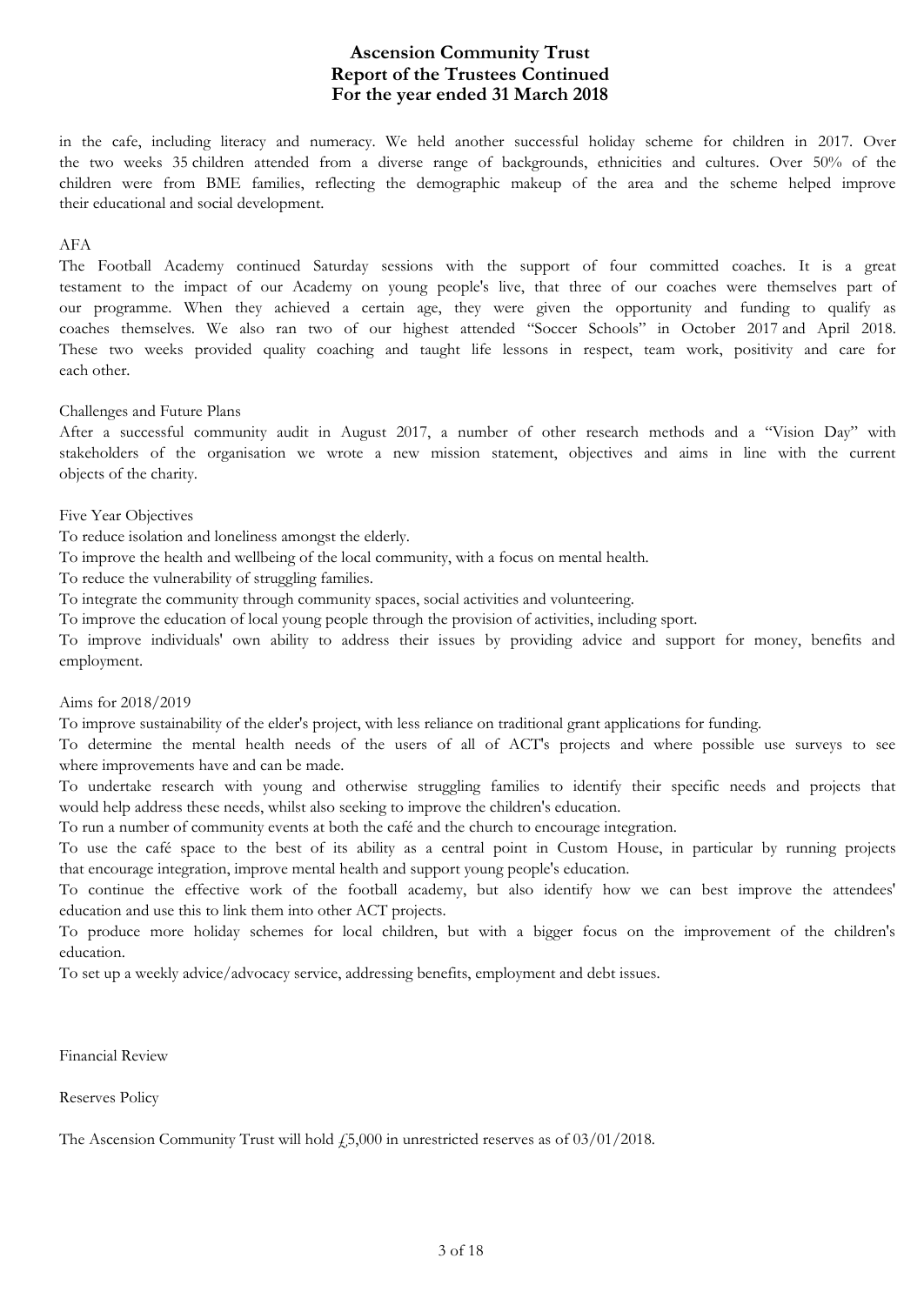The board has agreed that the reserves level should stand at 5% of annual operating expenditure. This level has been set in line with the small expense the charity would receive in any unforeseen circumstances. That is because the charity does not own any buildings, the rent for the Garden Community Cafe can be terminated within 3 months and all salaries paid are set to a fixed term date in line with funding received.

The charity received a cash injection of  $\dot{\psi}$  = 5,000 to be kept as the reserves of the charity. This will not be used for any regular operating expenses and only expended when deemed a necessity by the board of trustees.

This policy will be monitored and reviewed by the board of trustees on an annual basis.

Principle Funding Sources

We would like to take this opportunity to recognise and thank our many volunteers, donors and funders for their continued support of Ascension Community Trust. Funders during 2017/18 include:

Charles S French Charitable Trust Felsted School Mission Council Francis Winham Foundation London Borough of Newham London Catalyst London Over the Border Merchant Taylors National Lottery Royal Docks Trust Shanly Foundation Tate and Lyle The Woodward Charitable Trust Tudor Trust

We thank God for the opportunities we have had this last year to work within our community empowering local people and enabling them to be the best version of themselves.

#### **REFERENCE AND ADMINISTRATIVE INFORMATION**

| Name of Charity             | Ascension Community Trust |  |
|-----------------------------|---------------------------|--|
| Charity registration number | 1091887                   |  |
| Company registration number | 04184090                  |  |
| Principal address           | Ascension Church Centre   |  |
|                             | Baxter Road               |  |
|                             | Custom House              |  |
|                             | London                    |  |
|                             | E <sub>16</sub> 3HJ       |  |

#### **Trustees**

The trustees and officers serving during the year and since the year end were as follows:

Rev'd D Chesney Dr. N J Copsey C G Crombie W J B Lake A MacDonald J A Thomas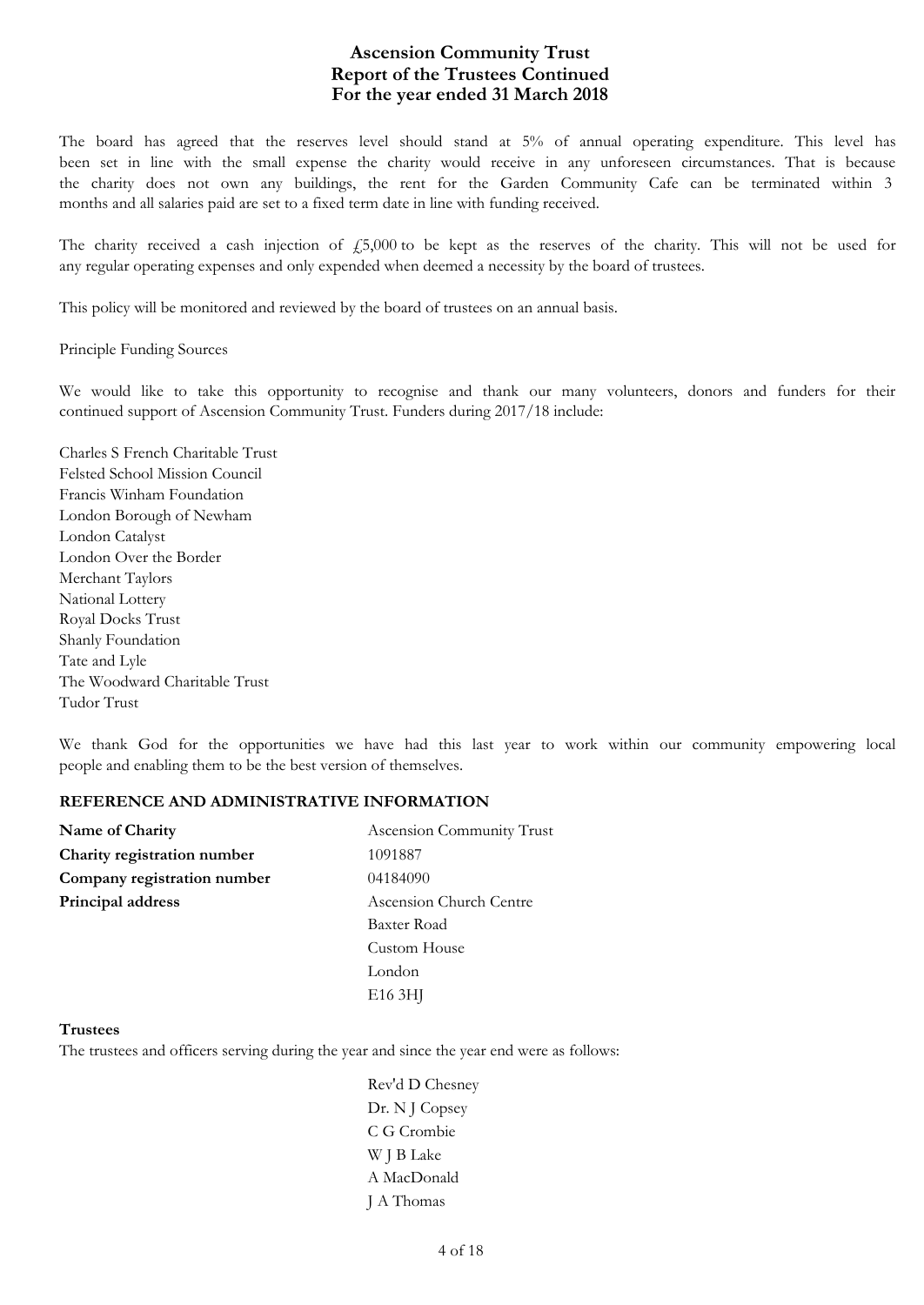**Independent examiners** Willis Burnell Ltd.

**Secretary** P H Beaufrere

Unit 3 The Courtyard Parsonage Stocks Road Faversham Kent ME13 0ET

Approved by the Board of Trustees and signed on its behalf by

............................................................................. Rev'd D Chesney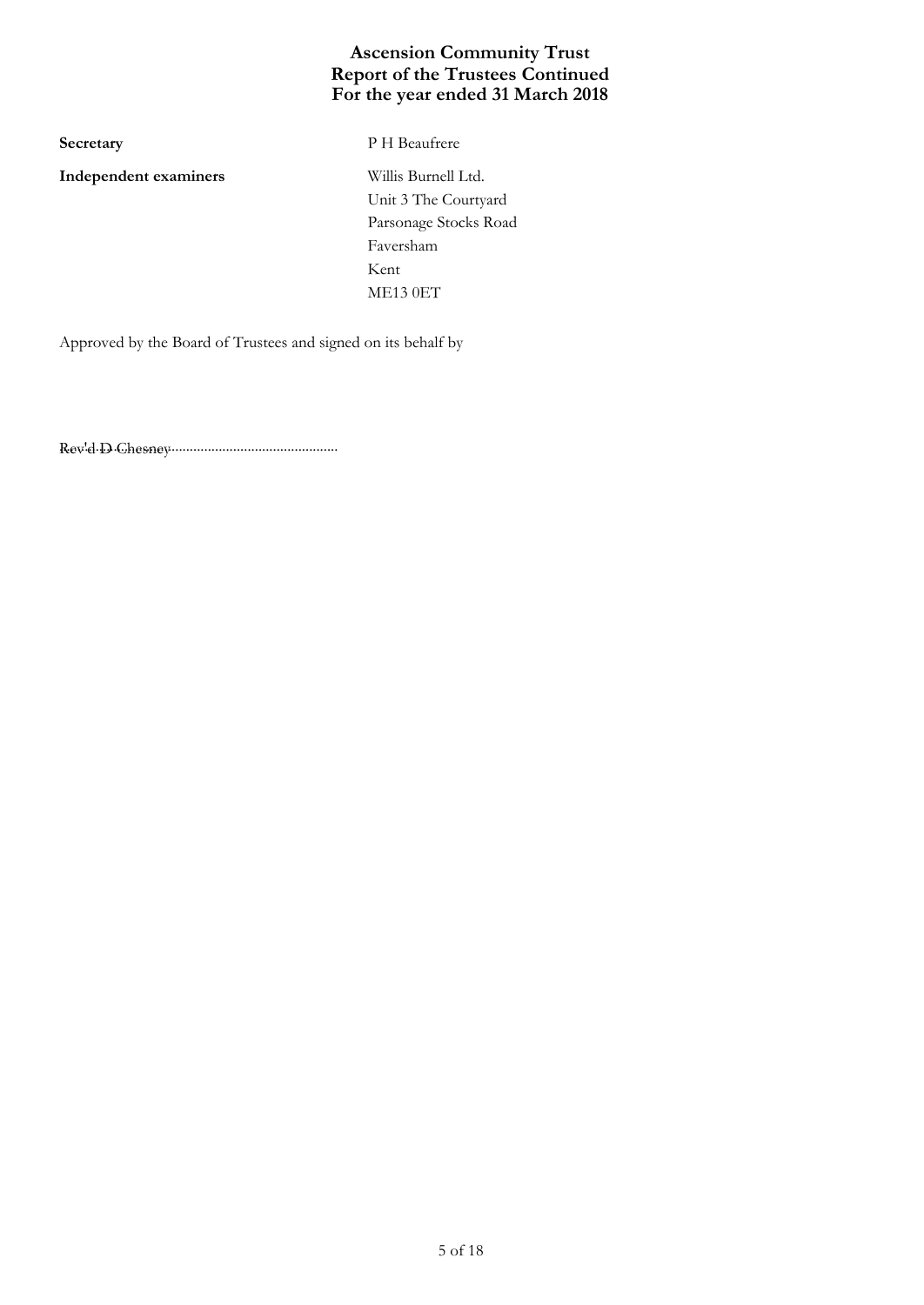## **For the year ended 31 March 2018 Ascension Community Trust Independent Examiners Report to the Trustees**

I report to the trustees on my examination of the accounts of the charitable company for the year ended 31 March 2018.

### **Responsibilities and basis of report**

As the charity Trustees, who are also directors for the purposes of company law, are responsible for the preparation of the accounts in accordance with the requirements of the Companies Act 2006 ('the 2006 Act').

Having satisfied myself that the accounts of the Company are not required to be audited under Part 16 of the 2006 Act and are eligible for independent examination, I report in respect of my examination of your charity's accounts carried out under section 145 of the Charities Act 2011 ('the 2011 Act'). In carrying out my examination I have followed the Directions given by the Charity Commission under section 145(5)(b) of the 2011 Act.

### **Independent examiners statement**

I have completed my examination. I confirm that no matters have come to my attention in connection with the examination giving me cause to believe that in any material respect:

1. accounting records were not kept in respect of the Company as required by section 386 of the 2006 Act; or

2. the accounts do not accord with those records; or

3. the accounts do not comply with the requirements of section 396 of the 2006 Act other than any requirement that the accounts give a 'true and fair view' which is not a matter considered as part of an independent examination; or

4. the accounts have not been prepared in accordance with the methods and principles of the Statement of Recommended Practice for accounting and reporting by charities applicable to charities preparing their accounts in accordance with the Financial Reporting Standard applicable in the UK and Republic of Ireland (FRS 102).

I have no concerns and have come across no other matters in connection with the examination to which attention should be drawn in this report in order to enable a proper understanding of the accounts to be reached.

Willis Burnell Ltd. Unit 3 The Courtyard Parsonage Stocks Road Faversham Kent ME13 0ET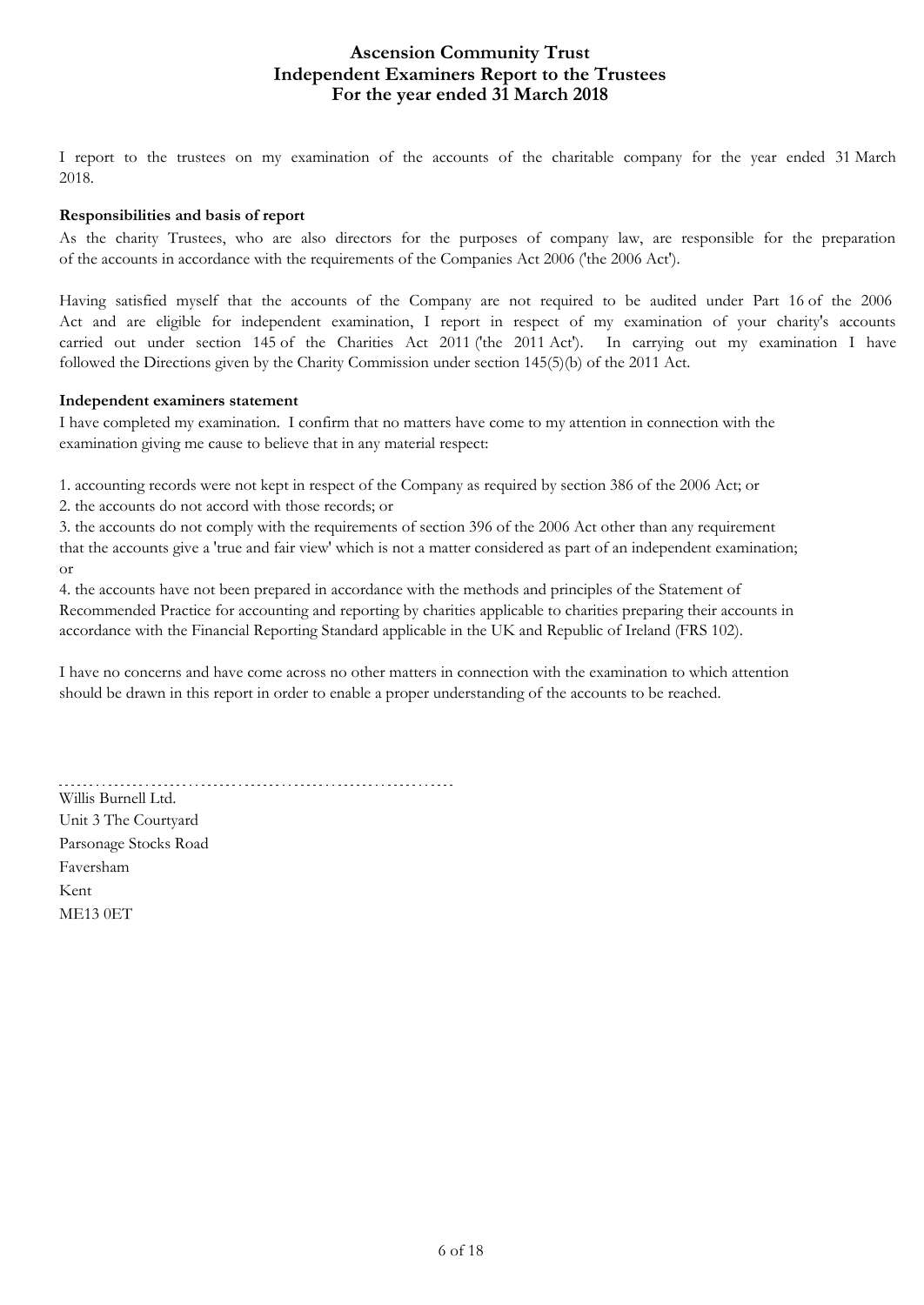# **For the year ended 31 March 2018 Ascension Community Trust Statement of Financial Activities (including Income and Expenditure Account)**

|                                | <b>Notes</b>   | Unrestricted<br>funds | Restricted<br>funds | 2018       | 2017      |
|--------------------------------|----------------|-----------------------|---------------------|------------|-----------|
|                                |                | £                     | £                   | £          | £         |
| Income and endowments          |                |                       |                     |            |           |
| from:                          |                |                       |                     |            |           |
| Donations and legacies         | $\overline{2}$ | 29,405                | 58,875              | 88,280     | 60,528    |
| Charitable activities          | 3              |                       | 8,501               | 8,501      | 7,508     |
| Other trading activites        | 4              | 21,835                | 1,015               | 22,850     | 27,495    |
| Total                          |                | 51,240                | 68,391              | 119,631    | 95,531    |
| Expenditure on:                |                |                       |                     |            |           |
| Raising funds                  | 5/6            | (47, 956)             | (32,593)            | (80, 549)  | (65, 371) |
| Charitable activities          | 7/8            |                       | (22,640)            | (22, 640)  | (27, 550) |
| Total                          |                | (47, 956)             | (55, 233)           | (103, 189) | (92, 921) |
| Transfers between funds        |                | 1,596                 | (1,596)             |            |           |
| Net movement in funds          |                | 4,880                 | 11,562              | 16,442     | 2,610     |
| <b>Reconciliation of funds</b> |                |                       |                     |            |           |
| Total funds brought forward    |                | (4, 912)              | 19,405              | 14,493     | 11,883    |
| Total funds carried forward    |                | (32)                  | 30,967              | 30,935     | 14,493    |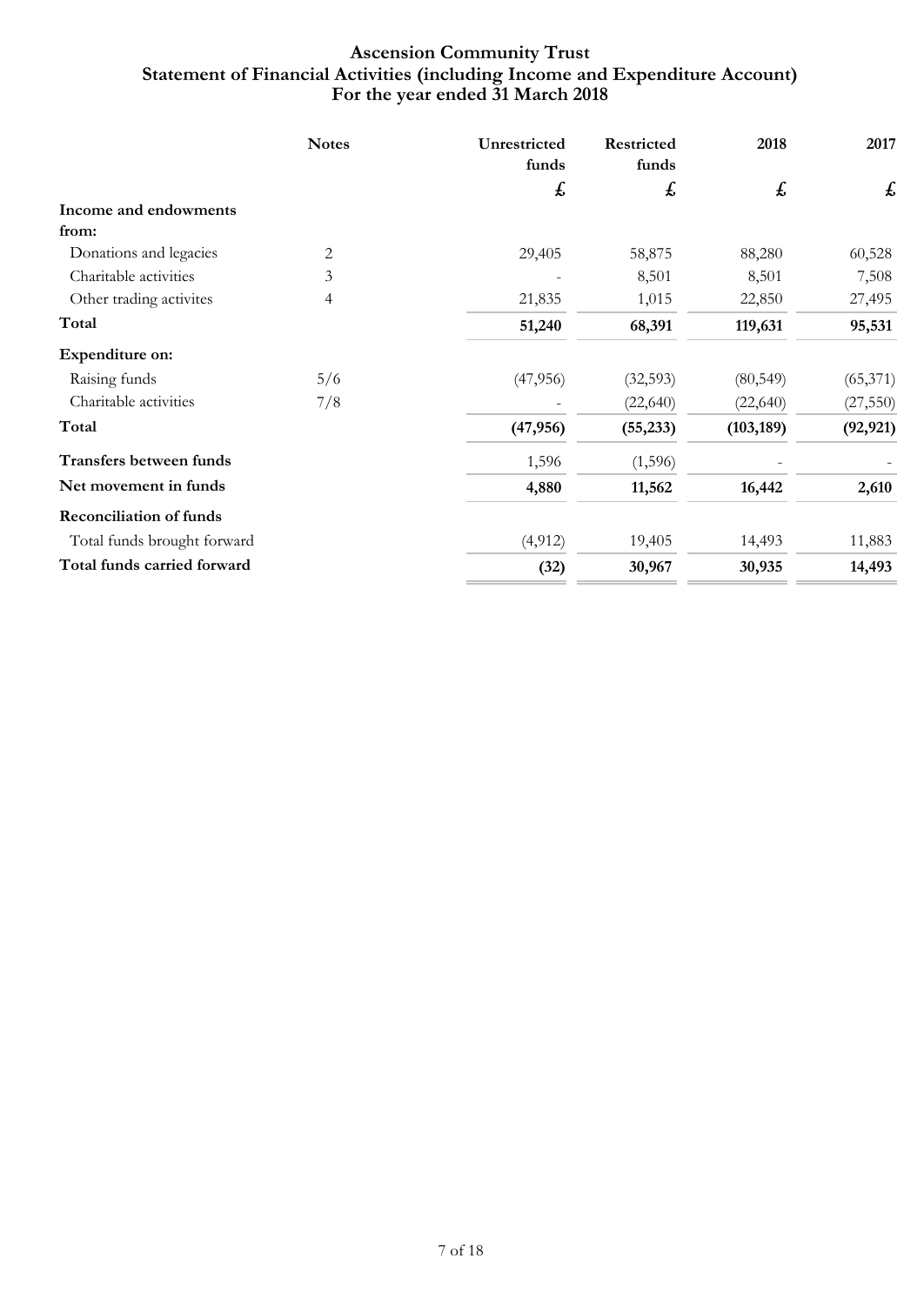# **As at 31 March 2018 Ascension Community Trust Statement of Financial Position**

|                                                | <b>Notes</b> | 2018                      | 2017     |
|------------------------------------------------|--------------|---------------------------|----------|
|                                                |              | $\boldsymbol{\mathit{f}}$ | £        |
| <b>Fixed assets</b>                            |              |                           |          |
| Tangible assets                                | 13           | 1,240                     | 1,101    |
|                                                |              | 1,240                     | 1,101    |
| <b>Current assets</b>                          |              |                           |          |
| Debtors                                        | 14           | 2,877                     |          |
| Cash at bank and in hand                       |              | 46,613                    | 16,202   |
|                                                |              | 49,490                    | 16,202   |
| Creditors: amounts falling due within one year | 15           | (19,795)                  | (2,810)  |
| Net current assets                             |              | 29,695                    | 13,392   |
| Total assets less current liabilities          |              | 30,935                    | 14,493   |
| Net assets                                     |              | 30,935                    | 14,493   |
| The funds of the charity                       |              |                           |          |
| Restricted income funds                        | 16           | 30,967                    | 19,405   |
| Unrestricted income funds                      | 16           | (32)                      | (4, 912) |
| Total funds                                    |              | 30,935                    | 14,493   |

For the year ended 31 March 2018 the company was entitled to exemption from audit under section 477 of the Companies Act 2006 relating to small companies.

The members have not required the company to obtain an audit of its accounts for the year in question in accordance with section 476,

The trustees acknowledge their responsibilities for complying with the requirements of the Act with respect to accounting records and the preparation of accounts. These accounts have been prepared in accordance with the provisions applicable to companies subject to the small companies' regime.

The financial statement were approved and authorised for issue by the Board and signed on its behalf by:

Rev'd D Chesney

Trustee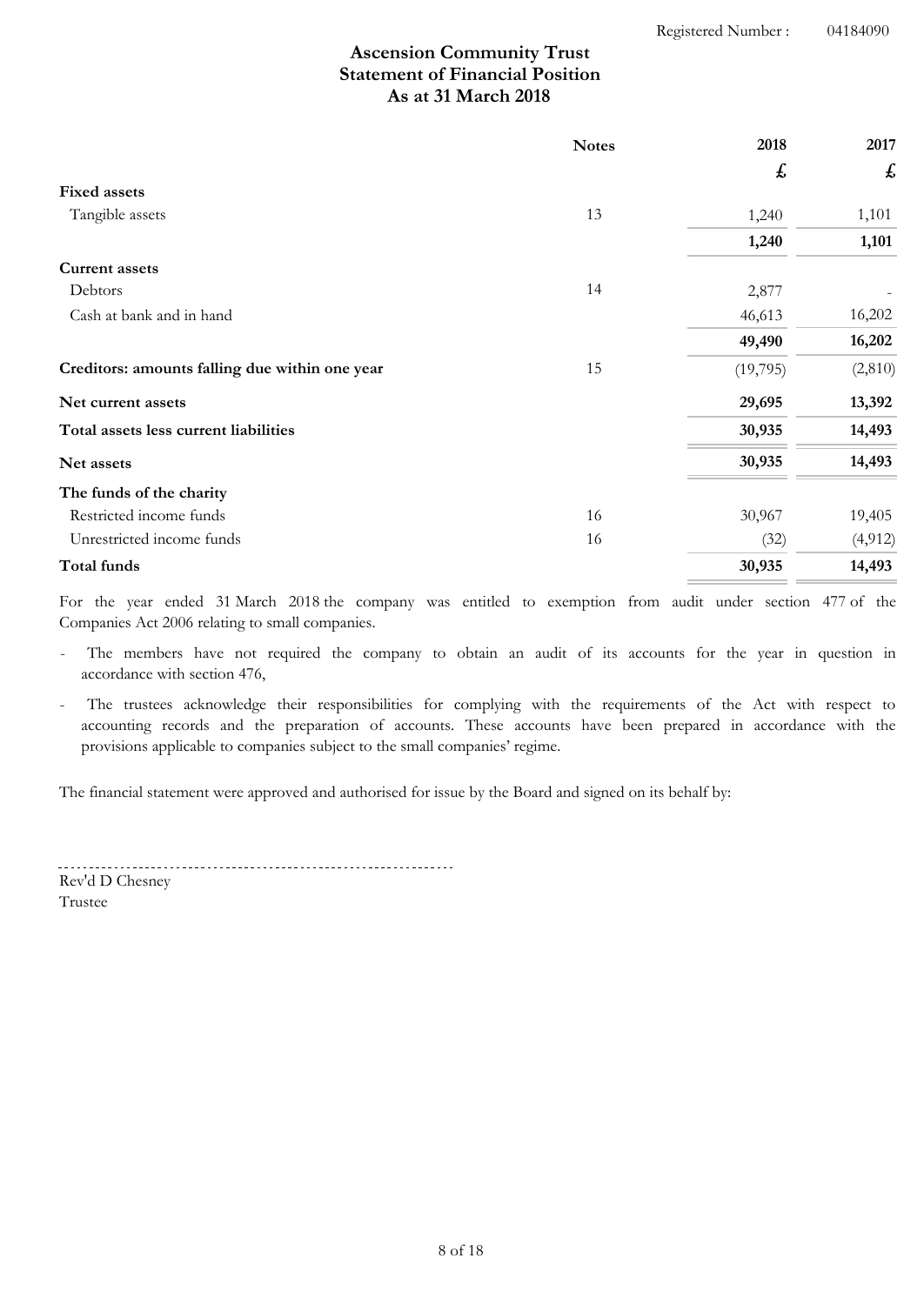### **1. Accounting Policies**

### **Basis of accounting**

The financial statements have been prepared under the historical cost convention, except for investments which are included at market value and the revaluation of certain fixed assets and in accordance with the Charities SORP (FRS 102) 'Accounting and Reporting by Charities: Statement of Recommended Practice applicable to charities preparing their accounts in accordance with the Financial Reporting Standard applicable in the UK and Republic of Ireland (FRS 102) (effective 1 January 2015)', Financial Reporting Standard 102 the Financial Reporting Standard applicable in the UK and Republic of Ireland (FRS 102), and the Companies Act 2006.

Ascension Community Trust meets the definition of a public benefit entity under FRS 102. Assets and liabilities are initially recognised at historical cost or transaction value unless otherwise stated in the relevant accounting policy note(s).

#### **Statement of cash flows**

The Trustees have taken advantage of the exemption in SORP FRS 102 from including a cash flow statement in the financial statements on the grounds that the charitable company is small.

#### **Incoming resources**

All incoming resources are included in the statement of financial activities when the Charity is entitled to the income and the amount can be quantified with reasonable accuracy. The following specific policies are applied to particular categories of income:

### **Resources expended**

Liabilities are recognised as resources expended when there is a legal or constructive obligation committing the Charity to the expenditure:

### **Tangible fixed assets**

Tangible fixed assets, other than freehold land, are stated at cost or valuation less depreciation and any provision for impairment. Depreciation is provided at rates calculated to write off the cost or valuation of fixed assets, less their estimated residual value, over their expected useful lives on the following basis:

| Land and buildings  | Over the life of the lease Straight line |
|---------------------|------------------------------------------|
| Plant and machinery | 25% Reducing balance                     |

#### **Irrecoverable VAT**

Irrecoverable VAT is included in the Statement of Financial Activities, and is reported as part of the expenditure to which it relates.

### **2. Income from donations and legacies**

|                    | Unrestricted<br>funds | <b>Restricted</b><br>funds | 2018   | 2017   |
|--------------------|-----------------------|----------------------------|--------|--------|
|                    | 圡                     | ょ                          | た      | £      |
| Donations received | 7,984                 | 3,181                      | 11,165 | 3,652  |
| Grants received    | 21,421                | 55,694                     | 77,115 | 56,876 |
|                    | 29,405                | 58,875                     | 88,280 | 60,528 |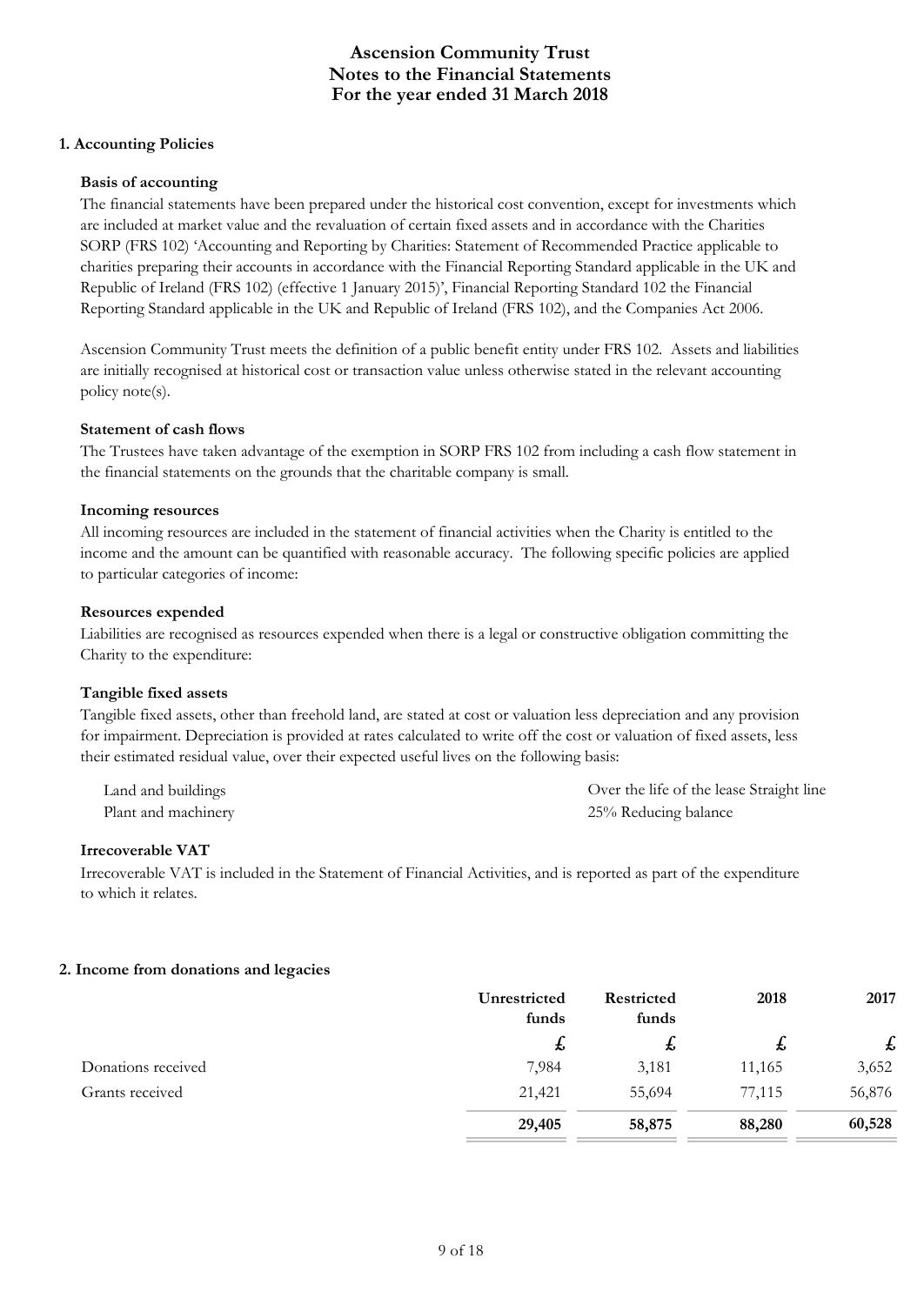### **3. Income from charitable activities**

|                                      | 2018<br>$\mathbf{f}$ | 2017<br>$\boldsymbol{\mathit{f}}$ |
|--------------------------------------|----------------------|-----------------------------------|
|                                      |                      |                                   |
| <b>Restricted funds</b>              |                      |                                   |
| Ascension Football Academy           |                      |                                   |
| Income from charitable<br>activities | 2,992                | 3,076                             |
| <b>Elders Activities</b>             |                      |                                   |
| Income from charitable<br>activities | 5,509                | 4,432                             |
|                                      | 8,501                | 7,508                             |

### **4. Income earned from other activities**

|                                          | Unrestricted<br>funds | Restricted<br>funds | 2018   | 2017                      |
|------------------------------------------|-----------------------|---------------------|--------|---------------------------|
|                                          | $\mathbf{f}$          | ょ                   | ゎ      | $\boldsymbol{\mathsf{f}}$ |
| Shop income                              | 21,445                | $\qquad \qquad -$   | 21,445 | 26,776                    |
| Other activities for generating<br>funds | 390                   | 1,015               | 1,405  | 719                       |
|                                          | 21,835                | 1,015               | 22,850 | 27,495                    |

## **5. Expenditure on generating donations and legacies**

|                           | 2018   | 2017               |
|---------------------------|--------|--------------------|
|                           | ゎ      | $\pmb{\mathit{f}}$ |
| <b>Unrestricted funds</b> |        |                    |
| Support costs             | 23,889 | 6,635              |
|                           | 23,889 | 6,635              |

### **6. Expenditure on other trading activities**

|            | Unrestricted | Restricted | 2018   | 2017         |
|------------|--------------|------------|--------|--------------|
|            | funds        | funds      |        |              |
|            | た            | た          | ょ      | $\mathbf{f}$ |
| Shop costs | 24,067       | 32,593     | 56,660 | 58,736       |
|            | 24,067       | 32,593     | 56,660 | 58,736       |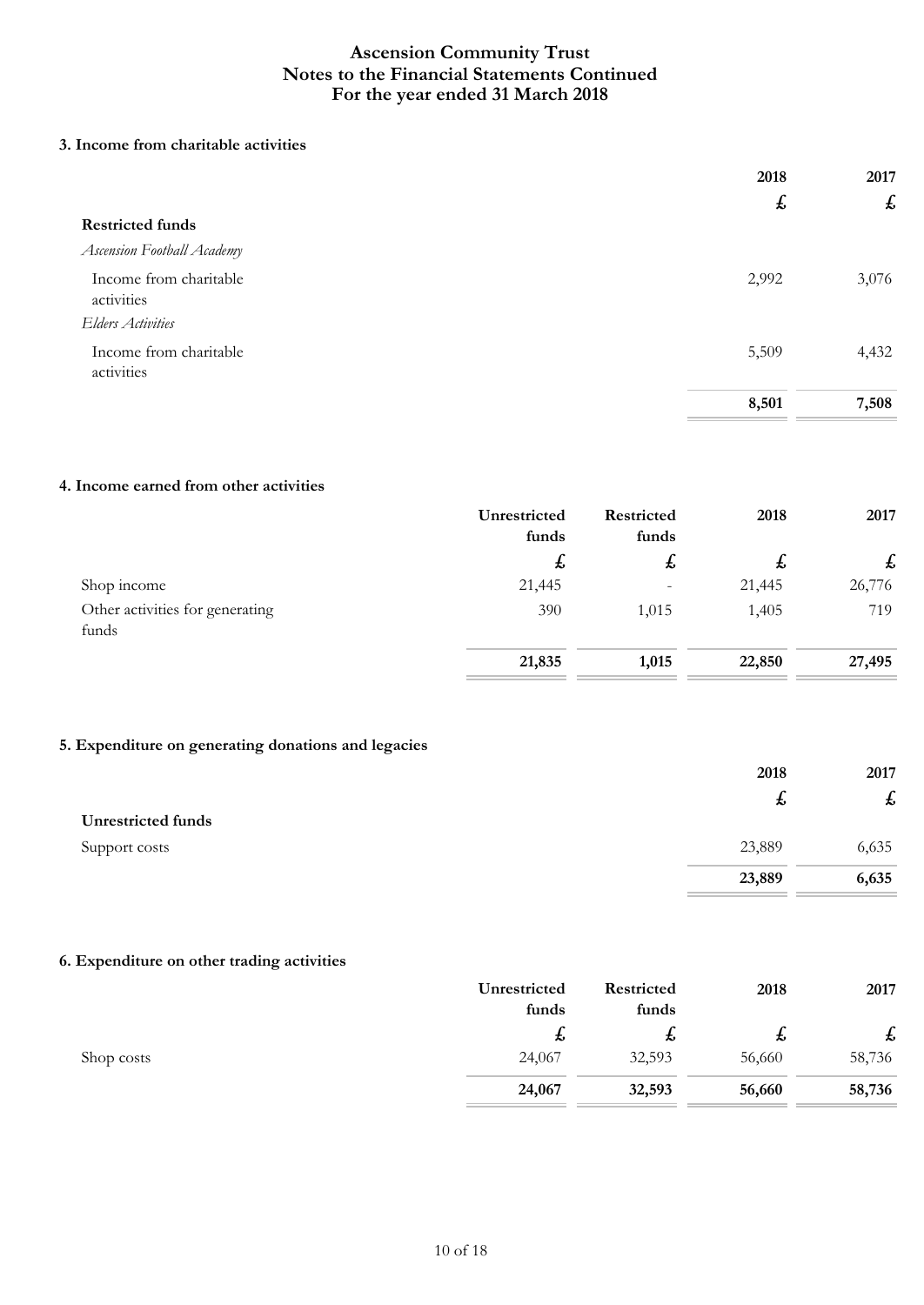# **7. Costs of charitable activities by fund type**

|                            | 2018   | 2017              |  |
|----------------------------|--------|-------------------|--|
|                            | £      | $f_{\mathcal{L}}$ |  |
| <b>Restricted funds</b>    |        |                   |  |
| Ascension Football Academy | 7,043  | 7,086             |  |
| <b>Elders Activities</b>   | 15,557 | 20,397            |  |
| Support costs              | 40     | 67                |  |
|                            | 22,640 | 27,550            |  |

## **8. Costs of charitable activities by activity type**

|                            | <b>Activities</b>      | Support           | 2018         | 2017   |
|----------------------------|------------------------|-------------------|--------------|--------|
|                            | undertaken<br>directly | costs             |              |        |
|                            | £                      | £,                | $\mathbf{t}$ | £      |
| Support costs              |                        |                   |              |        |
| Ascension Football Academy | 7,043                  | $\qquad \qquad -$ | 7,043        | 7,086  |
| <b>Elders Activities</b>   | 15,557                 | 40                | 15,597       | 20,464 |
|                            | 22,600                 | 40                | 22,640       | 27,550 |
|                            |                        |                   |              |        |

## **9. Analysis of support costs**

|                  | Raising<br>funds | Elders<br>Activities | 2018   | 2017  |
|------------------|------------------|----------------------|--------|-------|
|                  | ょ                | ょ                    | ょ      | £     |
| Management       | 11,496           | 40                   | 11,536 | 3,554 |
| Governance costs | 12,393           | $\qquad \qquad -$    | 12,393 | 3,148 |
|                  | 23,889           | 40                   | 23,929 | 6,702 |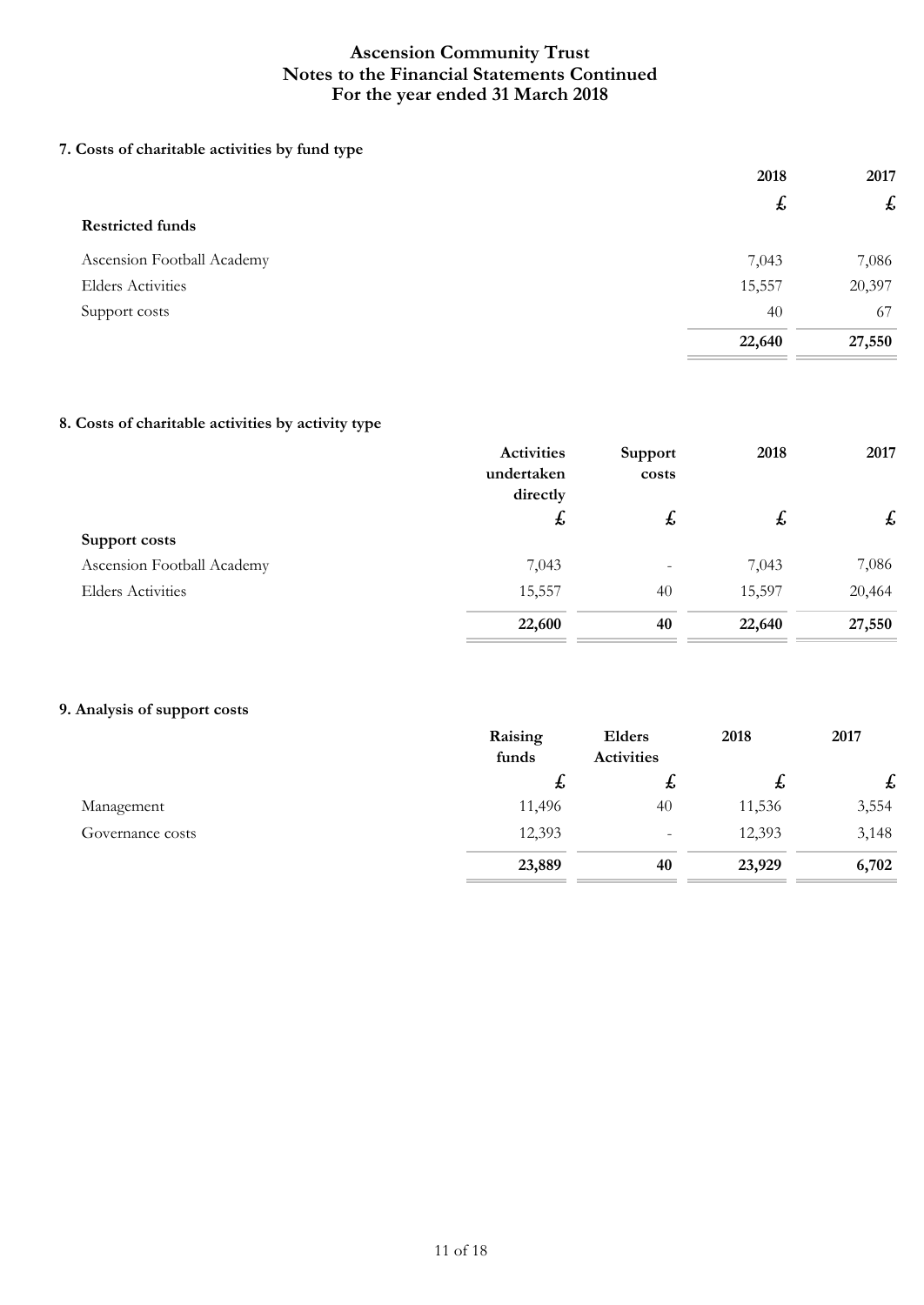## **10. Net income/(expenditure) for the year**

This is stated after charging/(crediting):

|                                    | 2018  | 2017  |
|------------------------------------|-------|-------|
|                                    | £,    | £     |
| Depreciation of owned fixed assets | 413   | 367   |
| Accountancy fees                   | 1,614 | 1,590 |
| Operating lease charges - other    | 5,500 | 5,500 |

## **11. Staff costs**

Total staff costs for the year ended 31 March 2018 were:

| 2018   | 2017         |
|--------|--------------|
| £,     | $\mathbf{f}$ |
| 45,807 | 42,830       |
|        | 64           |
| 45,807 | 42,894       |
|        |              |

# **12. Comparative for the Statement of Financial Activities**

|                                | Unrestricted | Restricted | 2017      |
|--------------------------------|--------------|------------|-----------|
|                                | funds<br>£   | funds<br>£ | £         |
| Income and endowments from:    |              |            |           |
| Donations and legacies         | 62           | 60,466     | 60,528    |
| Charitable activities          |              | 7,508      | 7,508     |
| Other trading activites        | 27,495       |            | 27,495    |
| Total                          | 27,557       | 67,974     | 95,531    |
| <b>Expenditure on:</b>         |              |            |           |
| Raising funds                  | (35, 389)    | (26, 834)  | (62, 223) |
| Charitable activities          |              | (27, 550)  | (27, 550) |
| Total                          | (35,389)     | (54, 384)  | (89,773)  |
| Net income/expenditure         | (7, 832)     | 13,590     | 5,758     |
| <b>Reconciliation of funds</b> |              |            |           |
| Total funds brought forward    | 6,068        | 5,815      | 11,883    |
| Total funds carried forward    | (1,764)      | 19,405     | 17,641    |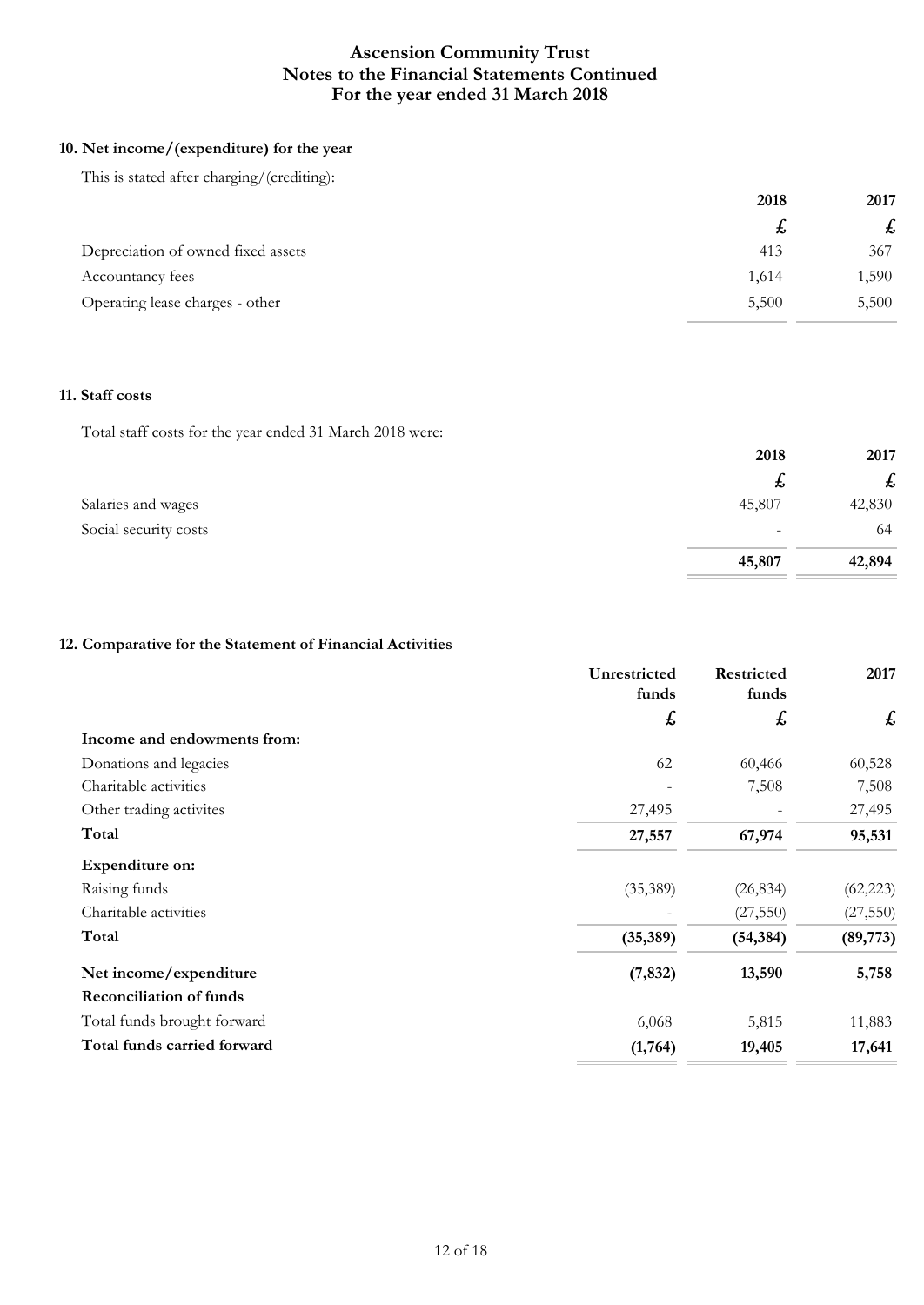# **13. Tangible fixed assets**

| Cost or valuation | Land and<br>buildings | <b>Fixtures</b> and<br>fittings | Total  |
|-------------------|-----------------------|---------------------------------|--------|
|                   | £                     | £                               | £      |
| At 01 April 2017  | 44,688                | 19,331                          | 64,019 |
| Additions         |                       | 552                             | 552    |
| At 31 March 2018  | 44,688                | 19,883                          | 64,571 |
| Depreciation      |                       |                                 |        |
| At 01 April 2017  | 44,688                | 18,230                          | 62,918 |
| Charge for year   |                       | 413                             | 413    |
| At 31 March 2018  | 44,688                | 18,643                          | 63,331 |
| Net book values   |                       |                                 |        |
| At 31 March 2018  |                       | 1,240                           | 1,240  |
| At 31 March 2017  |                       | 1,101                           | 1,101  |

### **14. Debtors**

|                                | 2018  | 2017 |
|--------------------------------|-------|------|
|                                | 圥     | た    |
| Amounts due within one year:   |       |      |
| Prepayments and accrued income | 2,877 |      |
|                                | 2,877 | -    |

# **15. Creditors: amounts falling due within one year**

|                              | 2018   | 2017              |
|------------------------------|--------|-------------------|
|                              | た      | $f_{\mathcal{L}}$ |
| Other creditors              | 795    | 1,310             |
| Accruals and deferred income | 19,000 | 1,500             |
|                              | 19,795 | 2,810             |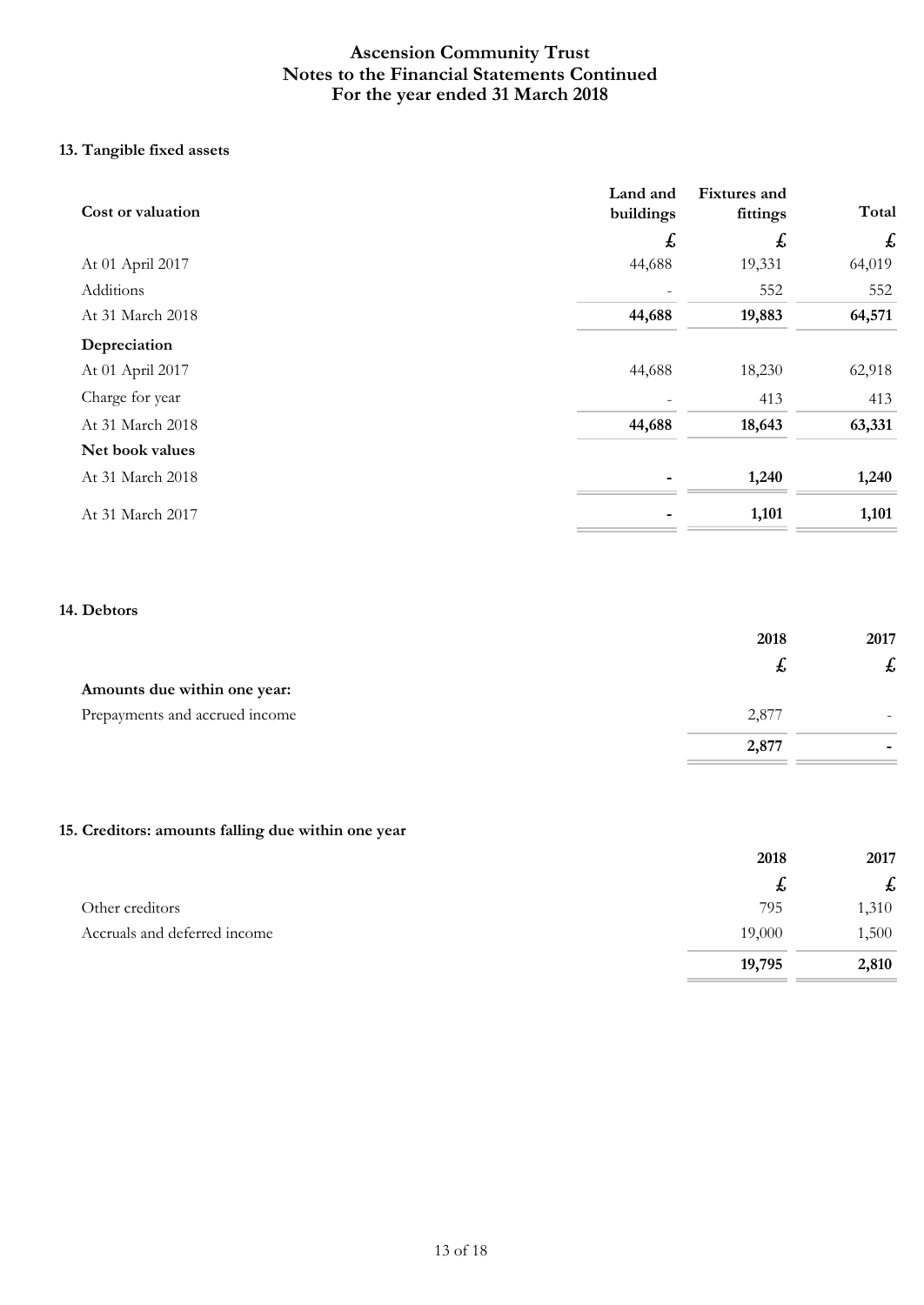# **16. Movement in funds**

### **Unrestricted Funds**

|                                           | <b>Balance</b> at<br>01/04/2017 | Incoming<br>resources | Outgoing<br>resources | <b>Transfers</b> | <b>Balance</b> at<br>31/03/2018 |
|-------------------------------------------|---------------------------------|-----------------------|-----------------------|------------------|---------------------------------|
|                                           | £                               | £                     | £                     | £                | £                               |
| Designated                                |                                 |                       |                       |                  |                                 |
| General Reserve                           |                                 | 5,000                 |                       |                  | 5,000                           |
| General                                   |                                 |                       |                       |                  |                                 |
| Garden Cafe                               | 672                             | 23,817                | (24,067)              |                  | 422                             |
| General                                   | (5, 584)                        | 22,423                | (23,889)              | 1,596            | (5, 454)                        |
|                                           | (4, 912)                        | 51,240                | (47, 956)             | 1,596            | (32)                            |
| <b>Unrestricted Funds - Previous year</b> |                                 |                       |                       |                  |                                 |
|                                           | <b>Balance</b> at<br>01/04/2016 | Incoming<br>resources | Outgoing<br>resources | <b>Transfers</b> | <b>Balance</b> at<br>31/03/2017 |
|                                           | £                               | £                     | £                     | £                | £                               |
| Designated                                |                                 |                       |                       |                  |                                 |
| General                                   |                                 |                       |                       |                  |                                 |
| Garden Cafe                               | 5,079                           | 27,495                | (31,902)              |                  | 672                             |
| General                                   | 989                             | 62                    | (6,635)               |                  | (5, 584)                        |
|                                           | 6,068                           | 27,557                | (38, 537)             |                  | (4, 912)                        |

## **Purpose of unrestricted Funds**

### Garden Cafe

To provide finance for activities within the Garden Cafe.

### General Reserve

To provide working capital

### General

To fulfill the charity's general objectives.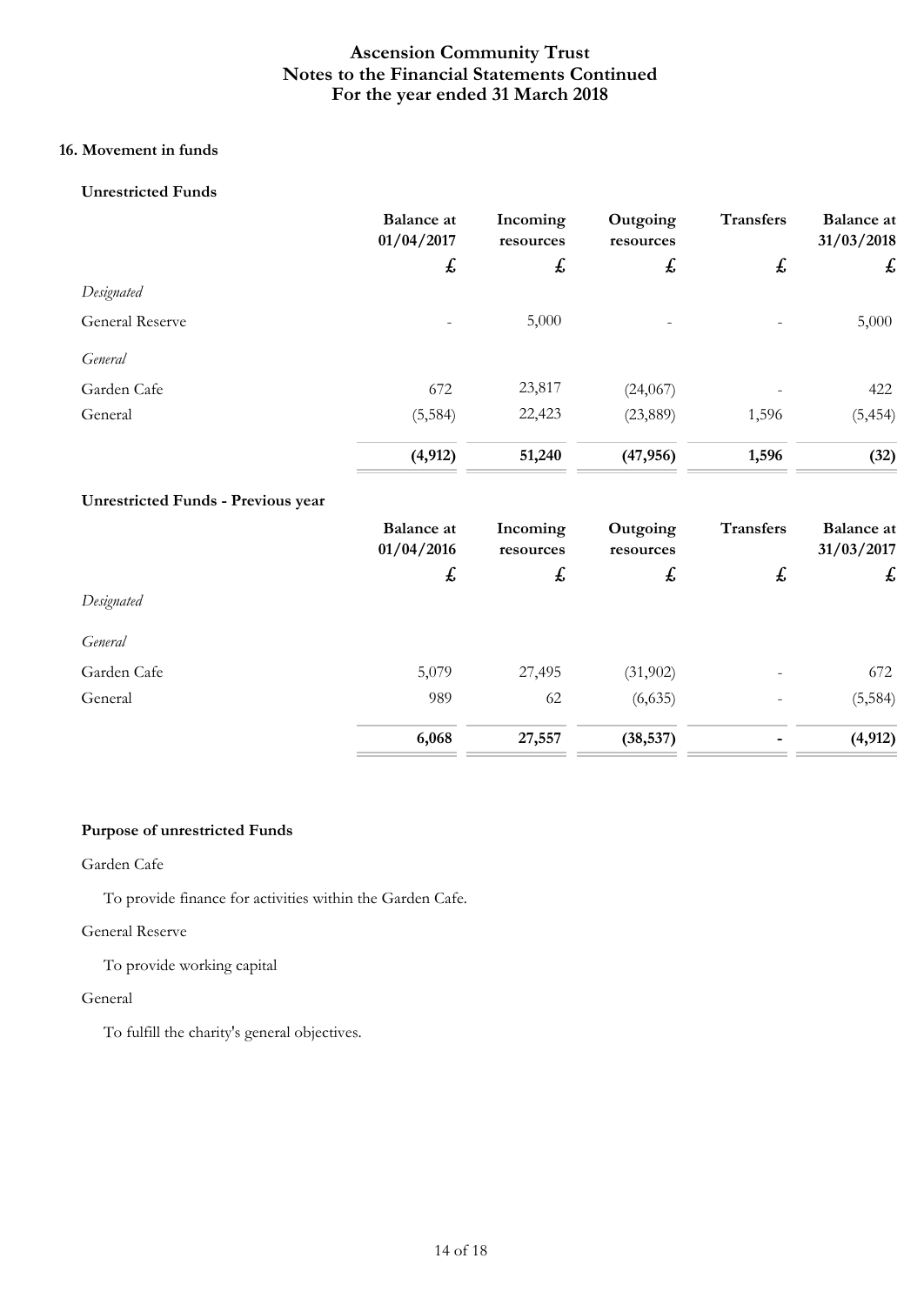### **Restricted Funds**

|                          | <b>Balance at</b><br>01/04/2017 | Incoming<br>resources | Outgoing<br>resources | <b>Transfers</b>  | <b>Balance at</b><br>31/03/2018 |
|--------------------------|---------------------------------|-----------------------|-----------------------|-------------------|---------------------------------|
|                          | £,                              | £,                    | £,                    | $\mathbf{t}$      | $\mathbf{f}$                    |
| Ascension Arts           | 1,596                           |                       |                       | (1, 596)          |                                 |
| <b>Elders Activities</b> | (1, 469)                        | 28,991                | (15, 597)             |                   | 11,925                          |
| Football Academy         | 2,804                           | 7,840                 | (7,043)               |                   | 3,601                           |
| Garden Cafe              | 16,474                          | 31,560                | (32,593)              | $\qquad \qquad -$ | 15,441                          |
|                          | 19,405                          | 68,391                | (55, 233)             | (1,596)           | 30,967                          |

# **Restricted Funds - Previous year**

|                          | <b>Balance at</b><br>01/04/2016 | Incoming<br>resources | Outgoing<br>resources | <b>Transfers</b> | <b>Balance at</b><br>31/03/2017 |
|--------------------------|---------------------------------|-----------------------|-----------------------|------------------|---------------------------------|
|                          | $\mathbf{f}$                    | £                     | $\mathbf{t}$          | £                | $\pounds$                       |
| Ascension Arts           | 1,596                           |                       |                       |                  | 1,596                           |
| <b>Elders Activities</b> | (196)                           | 19,191                | (20, 464)             |                  | (1, 469)                        |
| Football Academy         | 1,381                           | 8,509                 | (7,086)               |                  | 2,804                           |
| Garden Cafe              | 3,034                           | 40,274                | (26, 834)             |                  | 16,474                          |
|                          | 5,815                           | 67,974                | (54, 384)             | -                | 19,405                          |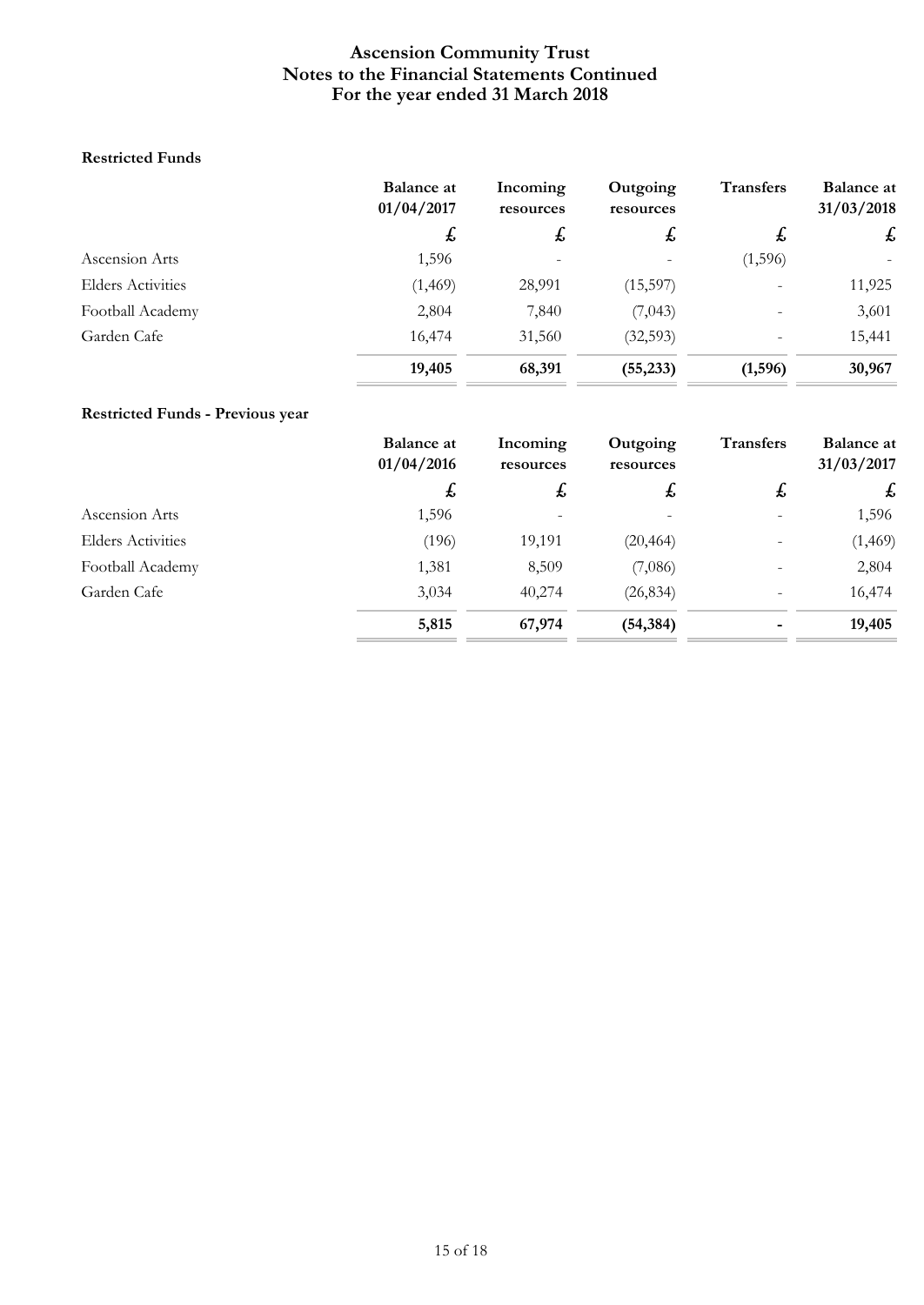#### **Purpose of restricted funds**

### Football Academy

To provide equipment and training resources for the Football Academy.

### Garden Cafe Refurbishments

To finance refurbishments to the Garden Cafe.

### Elders Activities

To finance a range of activities focused on older members of the community.

### Programme Director

To pay a salary to the Programme Director.

### Lunch Club

To ensure the continued activities of the Lunch Club.

### Ascension Arts

To promote the arts within the community.

### Garden Cafe

To provide staffing for the Garden Cafe

### **17. Analysis of net assets between funds**

|                           | fixed assets             | Tangible Net current<br>assets /<br>(liabilities) | <b>Net Assets</b> |
|---------------------------|--------------------------|---------------------------------------------------|-------------------|
|                           | £                        | £                                                 | £                 |
| <b>Unrestricted funds</b> |                          |                                                   |                   |
| General                   |                          |                                                   |                   |
| Garden Cafe               | $\overline{\phantom{a}}$ | 422                                               | 422               |
| General                   | 1,240                    | (6,694)                                           | (5, 454)          |
| Designated                |                          |                                                   |                   |
| <b>General Reserve</b>    | $\overline{\phantom{a}}$ | 5,000                                             | 5,000             |
| <b>Restricted funds</b>   |                          |                                                   |                   |
| <b>Elders Activities</b>  | $\overline{\phantom{a}}$ | 11,925                                            | 11,925            |
| Football Academy          | $\overline{\phantom{a}}$ | 3,601                                             | 3,601             |
| Garden Cafe               | $\overline{\phantom{a}}$ | 15,441                                            | 15,441            |
|                           | 1,240                    | 29,695                                            | 30,935            |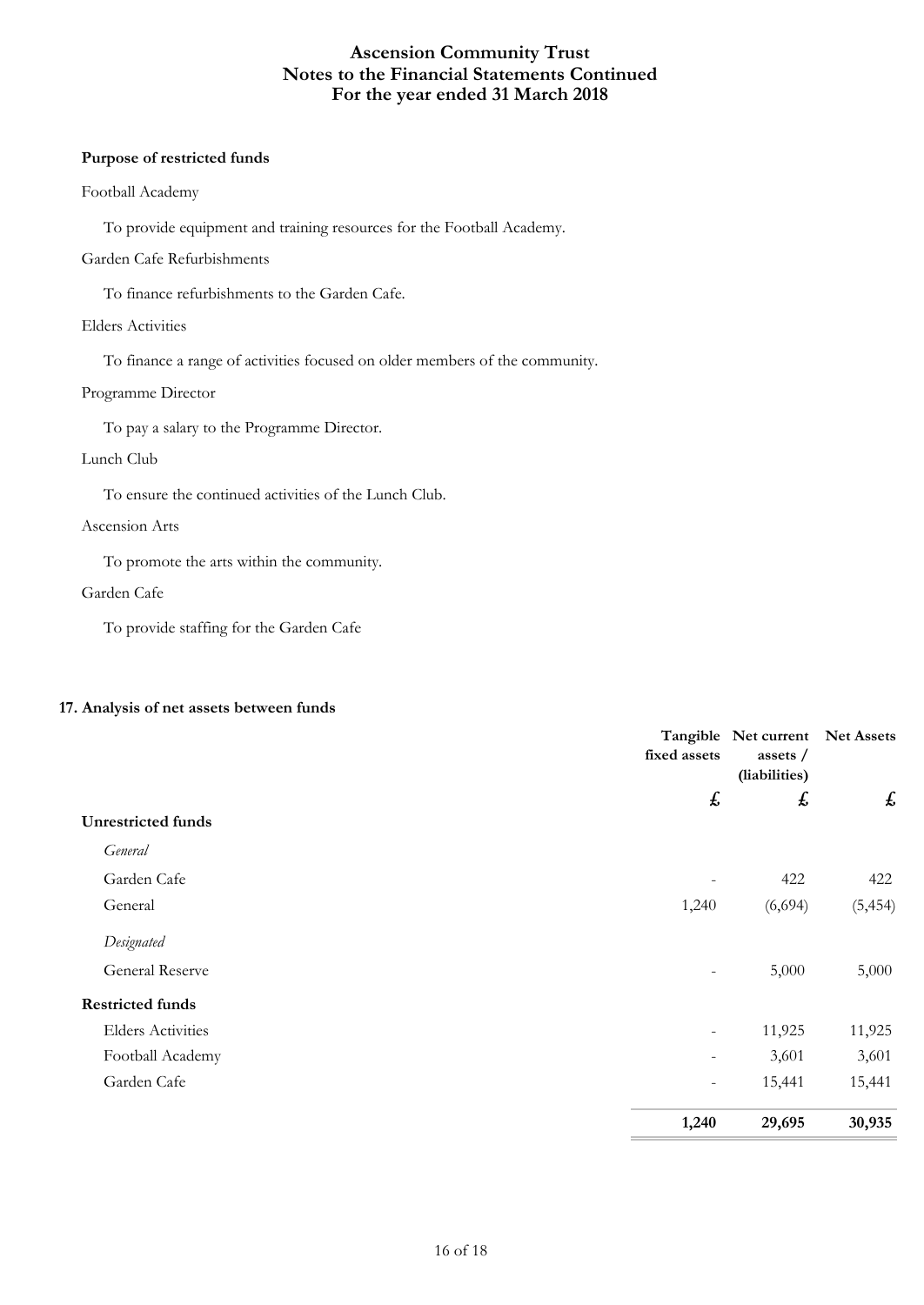### **Previous year**

|                           | fixed assets             | Tangible Net current<br>assets /<br>(liabilities) | <b>Net Assets</b> |
|---------------------------|--------------------------|---------------------------------------------------|-------------------|
|                           | £                        | £                                                 | £                 |
| <b>Unrestricted funds</b> |                          |                                                   |                   |
| General                   |                          |                                                   |                   |
| Garden Cafe               |                          | 672                                               | 672               |
| General                   | 1,101                    | (6,685)                                           | (5, 584)          |
| Designated                |                          |                                                   |                   |
| <b>Restricted funds</b>   |                          |                                                   |                   |
| Ascension Arts            | -                        | 1,596                                             | 1,596             |
| <b>Elders Activities</b>  | Ξ.                       | (1, 469)                                          | (1, 469)          |
| Football Academy          | Ξ.                       | 2,804                                             | 2,804             |
| Garden Cafe               | $\overline{\phantom{a}}$ | 16,474                                            | 16,474            |
|                           | 1,101                    | 13,392                                            | 14,493            |

## **18. Company limited by guarantee**

Ascension Community Trust is a company limited by guarantee and accordingly does not have a share capital.